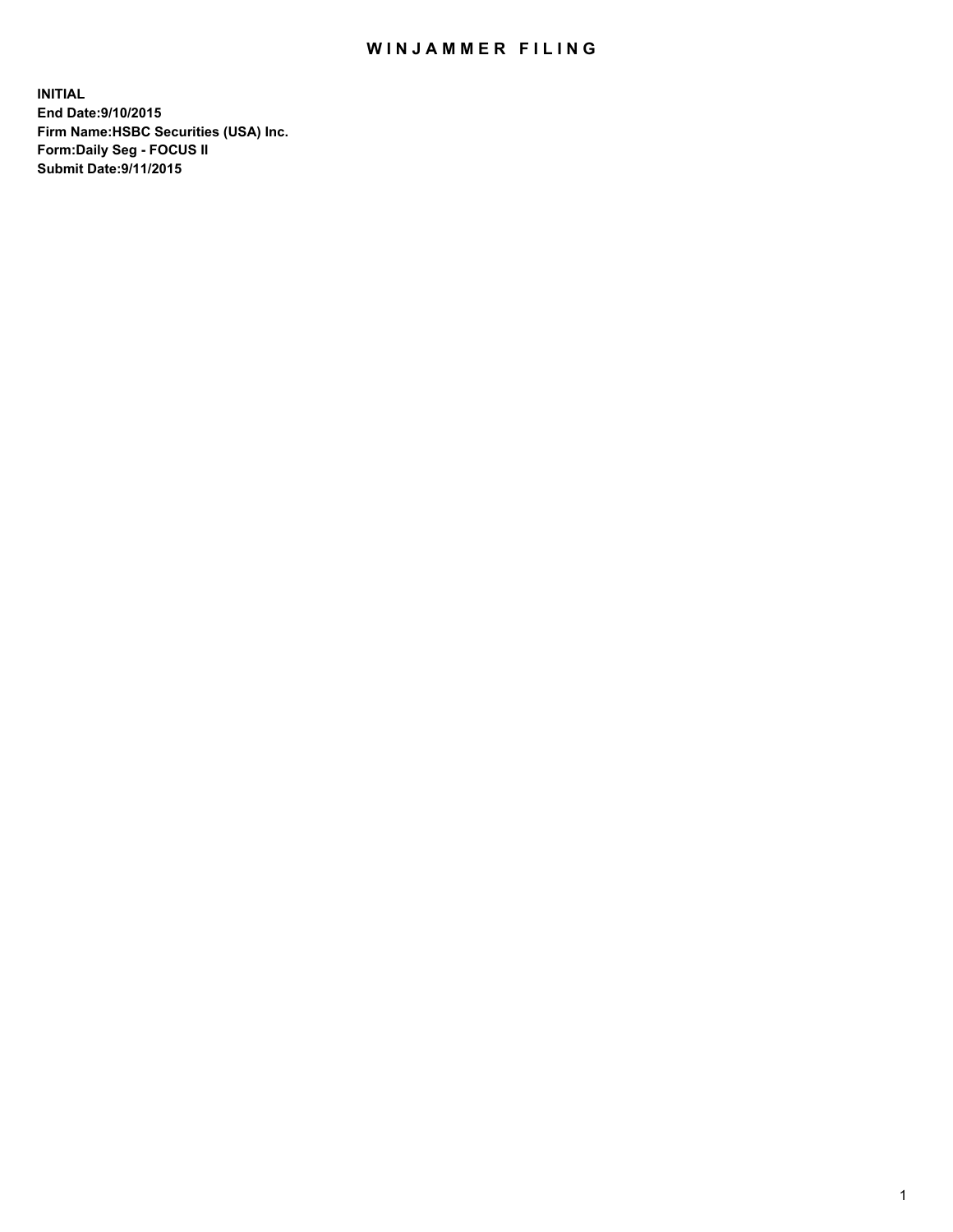## **INITIAL End Date:9/10/2015 Firm Name:HSBC Securities (USA) Inc. Form:Daily Seg - FOCUS II Submit Date:9/11/2015 Daily Segregation - Cover Page**

| Name of Company<br><b>Contact Name</b><br><b>Contact Phone Number</b><br><b>Contact Email Address</b>                                                                                                                                                                                                                          | <b>HSBC Securities (USA) Inc.</b><br>Steven richardson<br>212-525-6445<br>steven.richardson@us.hsbc.com |
|--------------------------------------------------------------------------------------------------------------------------------------------------------------------------------------------------------------------------------------------------------------------------------------------------------------------------------|---------------------------------------------------------------------------------------------------------|
| FCM's Customer Segregated Funds Residual Interest Target (choose one):<br>a. Minimum dollar amount: ; or<br>b. Minimum percentage of customer segregated funds required:%; or<br>c. Dollar amount range between: and; or<br>d. Percentage range of customer segregated funds required between: % and %.                        | 50,000,000<br>0 <sub>0</sub><br>0 <sub>0</sub>                                                          |
| FCM's Customer Secured Amount Funds Residual Interest Target (choose one):<br>a. Minimum dollar amount: ; or<br>b. Minimum percentage of customer secured funds required:%; or<br>c. Dollar amount range between: and; or<br>d. Percentage range of customer secured funds required between:% and%.                            | 10,000,000<br><u>0</u><br>0 <sub>0</sub><br>0 <sub>0</sub>                                              |
| FCM's Cleared Swaps Customer Collateral Residual Interest Target (choose one):<br>a. Minimum dollar amount: ; or<br>b. Minimum percentage of cleared swaps customer collateral required:% ; or<br>c. Dollar amount range between: and; or<br>d. Percentage range of cleared swaps customer collateral required between:% and%. | 70,000,000<br>00<br><u>00</u>                                                                           |

Attach supporting documents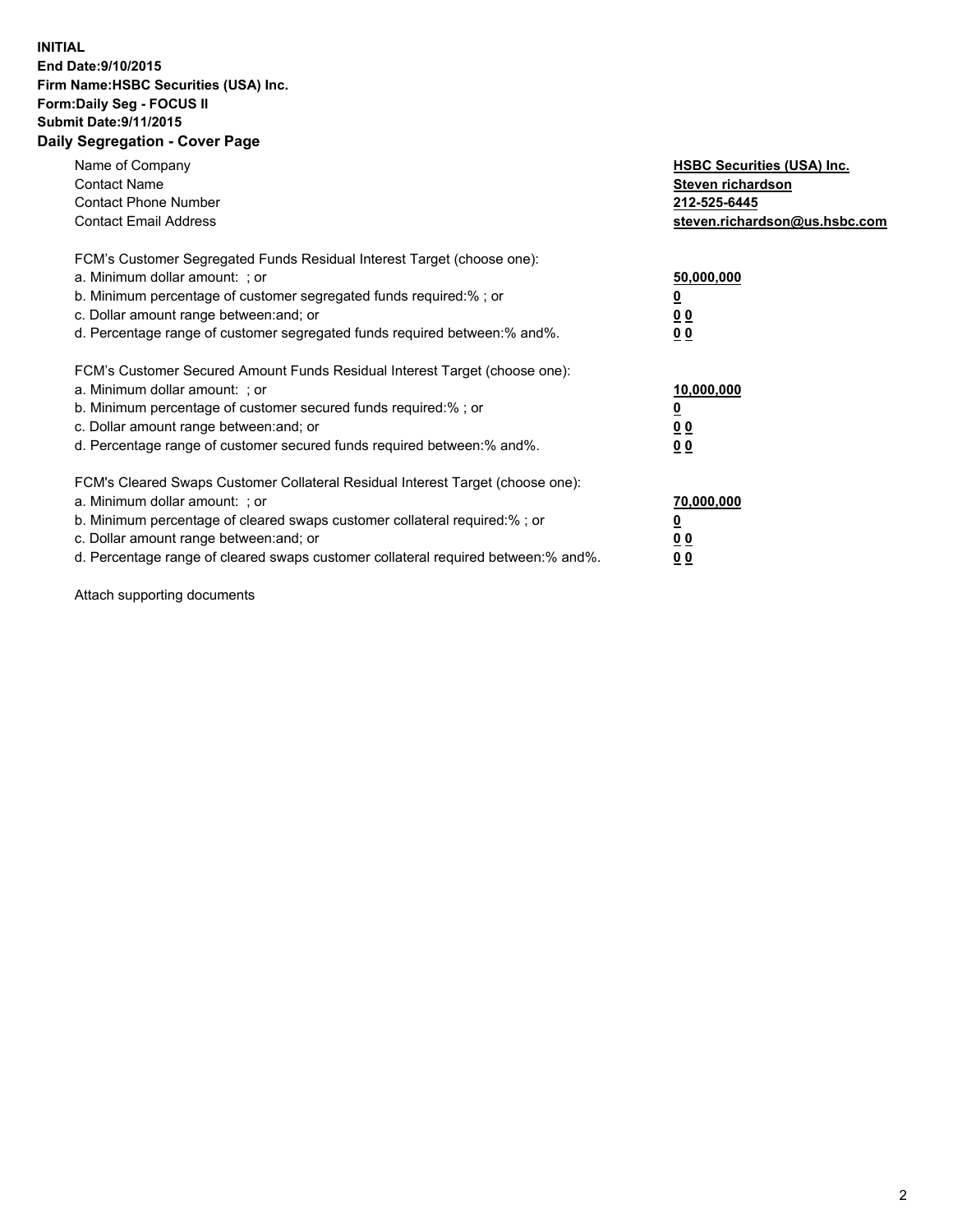**INITIAL End Date:9/10/2015 Firm Name:HSBC Securities (USA) Inc. Form:Daily Seg - FOCUS II Submit Date:9/11/2015 Daily Segregation - Secured Amounts**

Foreign Futures and Foreign Options Secured Amounts Amount required to be set aside pursuant to law, rule or regulation of a foreign government or a rule of a self-regulatory organization authorized thereunder **0** [7305] 1. Net ledger balance - Foreign Futures and Foreign Option Trading - All Customers A. Cash **47,139,029** [7315] B. Securities (at market) **85,535,085** [7317] 2. Net unrealized profit (loss) in open futures contracts traded on a foreign board of trade **-2,654,697** [7325] 3. Exchange traded options a. Market value of open option contracts purchased on a foreign board of trade **0** [7335] b. Market value of open contracts granted (sold) on a foreign board of trade **0** [7337] 4. Net equity (deficit) (add lines 1. 2. and 3.) **130,019,417** [7345] 5. Account liquidating to a deficit and account with a debit balances - gross amount **4,439,902** [7351] Less: amount offset by customer owned securities **-2,074,951** [7352] **2,364,951** [7354] 6. Amount required to be set aside as the secured amount - Net Liquidating Equity Method (add lines 4 and 5) **132,384,368** [7355] 7. Greater of amount required to be set aside pursuant to foreign jurisdiction (above) or line 6. **132,384,367** [7360] FUNDS DEPOSITED IN SEPARATE REGULATION 30.7 ACCOUNTS 1. Cash in banks A. Banks located in the United States **-6,982,189** [7500] B. Other banks qualified under Regulation 30.7 **0** [7520] **-6,982,189** [7530] 2. Securities A. In safekeeping with banks located in the United States **85,535,085** [7540] B. In safekeeping with other banks qualified under Regulation 30.7 **0** [7560] **85,535,085** [7570] 3. Equities with registered futures commission merchants A. Cash **0** [7580] B. Securities **0** [7590] C. Unrealized gain (loss) on open futures contracts **0** [7600] D. Value of long option contracts **0** [7610] E. Value of short option contracts **0** [7615] **0** [7620] 4. Amounts held by clearing organizations of foreign boards of trade A. Cash **0** [7640] B. Securities **0** [7650] C. Amount due to (from) clearing organization - daily variation **0** [7660] D. Value of long option contracts **0** [7670] E. Value of short option contracts **0** [7675] **0** [7680] 5. Amounts held by members of foreign boards of trade A. Cash **114,107,950** [7700] B. Securities **0** [7710] C. Unrealized gain (loss) on open futures contracts **-2,654,697** [7720] D. Value of long option contracts **0** [7730] E. Value of short option contracts **0** [7735] **111,453,253** [7740] 6. Amounts with other depositories designated by a foreign board of trade **0** [7760] 7. Segregated funds on hand **0** [7765] 8. Total funds in separate section 30.7 accounts **190,006,149** [7770] 9. Excess (deficiency) Set Aside for Secured Amount (subtract line 7 Secured Statement Page 1 from Line 8) **57,621,782** [7380] 10. Management Target Amount for Excess funds in separate section 30.7 accounts **10,000,000** [7780] 11. Excess (deficiency) funds in separate 30.7 accounts over (under) Management Target **47,621,782** [7785]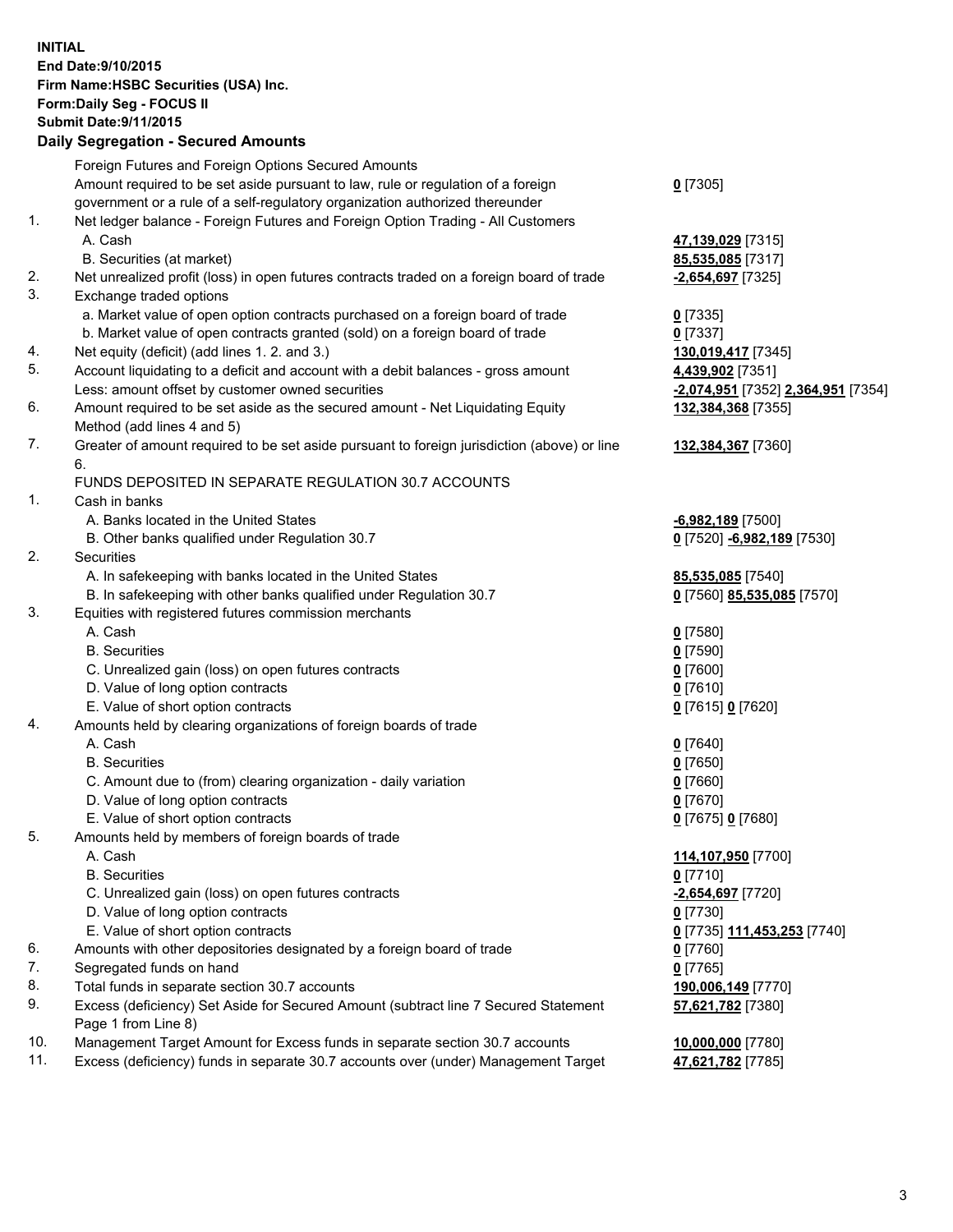**INITIAL End Date:9/10/2015 Firm Name:HSBC Securities (USA) Inc. Form:Daily Seg - FOCUS II Submit Date:9/11/2015 Daily Segregation - Segregation Statement** SEGREGATION REQUIREMENTS(Section 4d(2) of the CEAct) 1. Net ledger balance A. Cash **431,760,795** [7010] B. Securities (at market) **869,823,856** [7020] 2. Net unrealized profit (loss) in open futures contracts traded on a contract market **-125,526,485** [7030] 3. Exchange traded options A. Add market value of open option contracts purchased on a contract market **132,315,734** [7032] B. Deduct market value of open option contracts granted (sold) on a contract market **-17,546,915** [7033] 4. Net equity (deficit) (add lines 1, 2 and 3) **1,290,826,985** [7040] 5. Accounts liquidating to a deficit and accounts with debit balances - gross amount **7,666,585** [7045] Less: amount offset by customer securities **-5,283,505** [7047] **2,383,080** [7050] 6. Amount required to be segregated (add lines 4 and 5) **1,293,210,065** [7060] FUNDS IN SEGREGATED ACCOUNTS 7. Deposited in segregated funds bank accounts A. Cash **-718,644** [7070] B. Securities representing investments of customers' funds (at market) **0** [7080] C. Securities held for particular customers or option customers in lieu of cash (at market) **138,194,438** [7090] 8. Margins on deposit with derivatives clearing organizations of contract markets A. Cash **30,711,767** [7100] B. Securities representing investments of customers' funds (at market) **369,514,370** [7110] C. Securities held for particular customers or option customers in lieu of cash (at market) **731,629,417** [7120] 9. Net settlement from (to) derivatives clearing organizations of contract markets **2,982,326** [7130] 10. Exchange traded options A. Value of open long option contracts **132,315,734** [7132] B. Value of open short option contracts **-17,546,915** [7133] 11. Net equities with other FCMs A. Net liquidating equity **63,016,049** [7140] B. Securities representing investments of customers' funds (at market) **0** [7160] C. Securities held for particular customers or option customers in lieu of cash (at market) **0** [7170] 12. Segregated funds on hand **0** [7150] 13. Total amount in segregation (add lines 7 through 12) **1,450,098,542** [7180] 14. Excess (deficiency) funds in segregation (subtract line 6 from line 13) **156,888,477** [7190] 15. Management Target Amount for Excess funds in segregation **50,000,000** [7194]

16. Excess (deficiency) funds in segregation over (under) Management Target Amount Excess

**106,888,477** [7198]